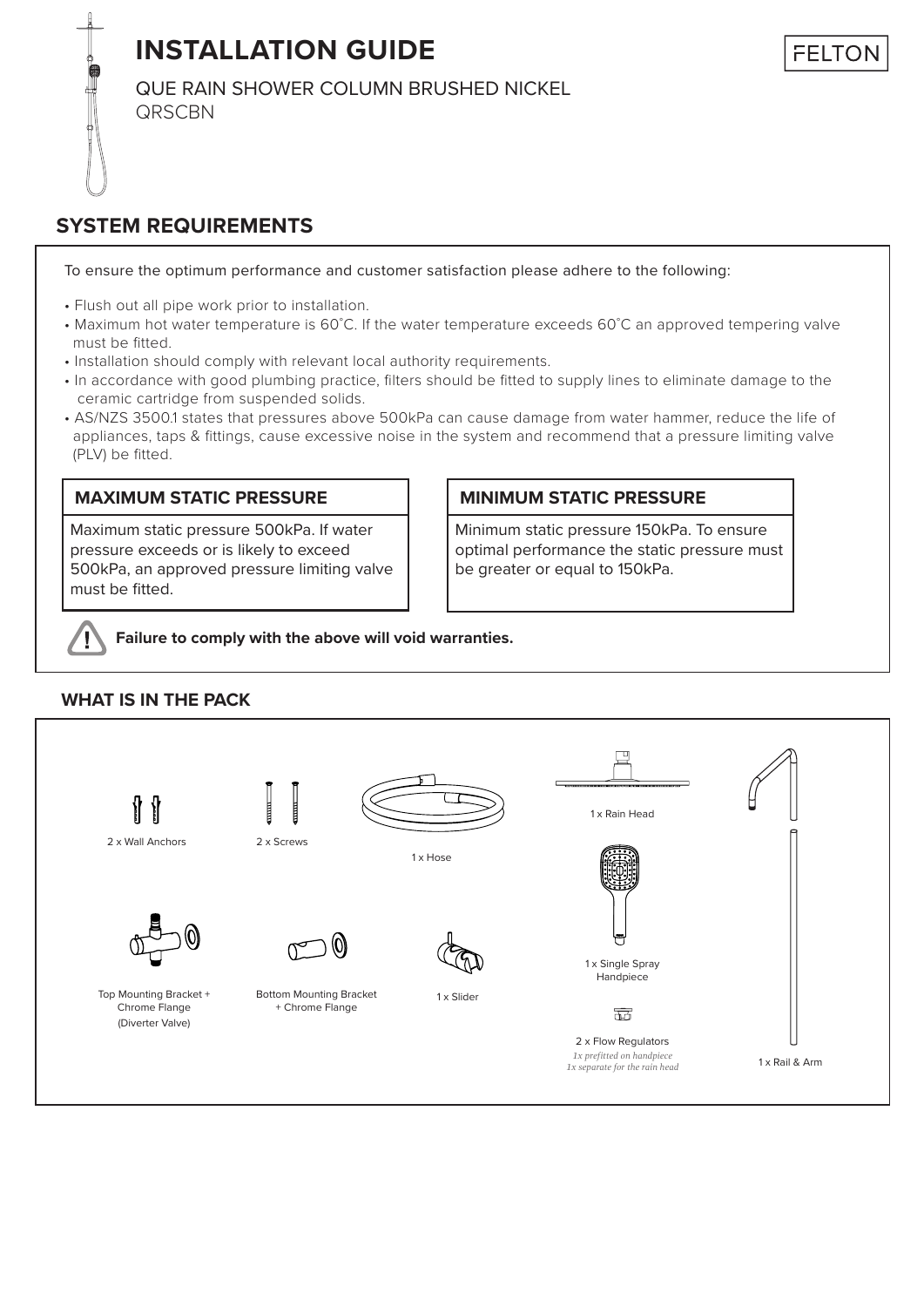## **HOW TO INSTALL**

## **FELTON**